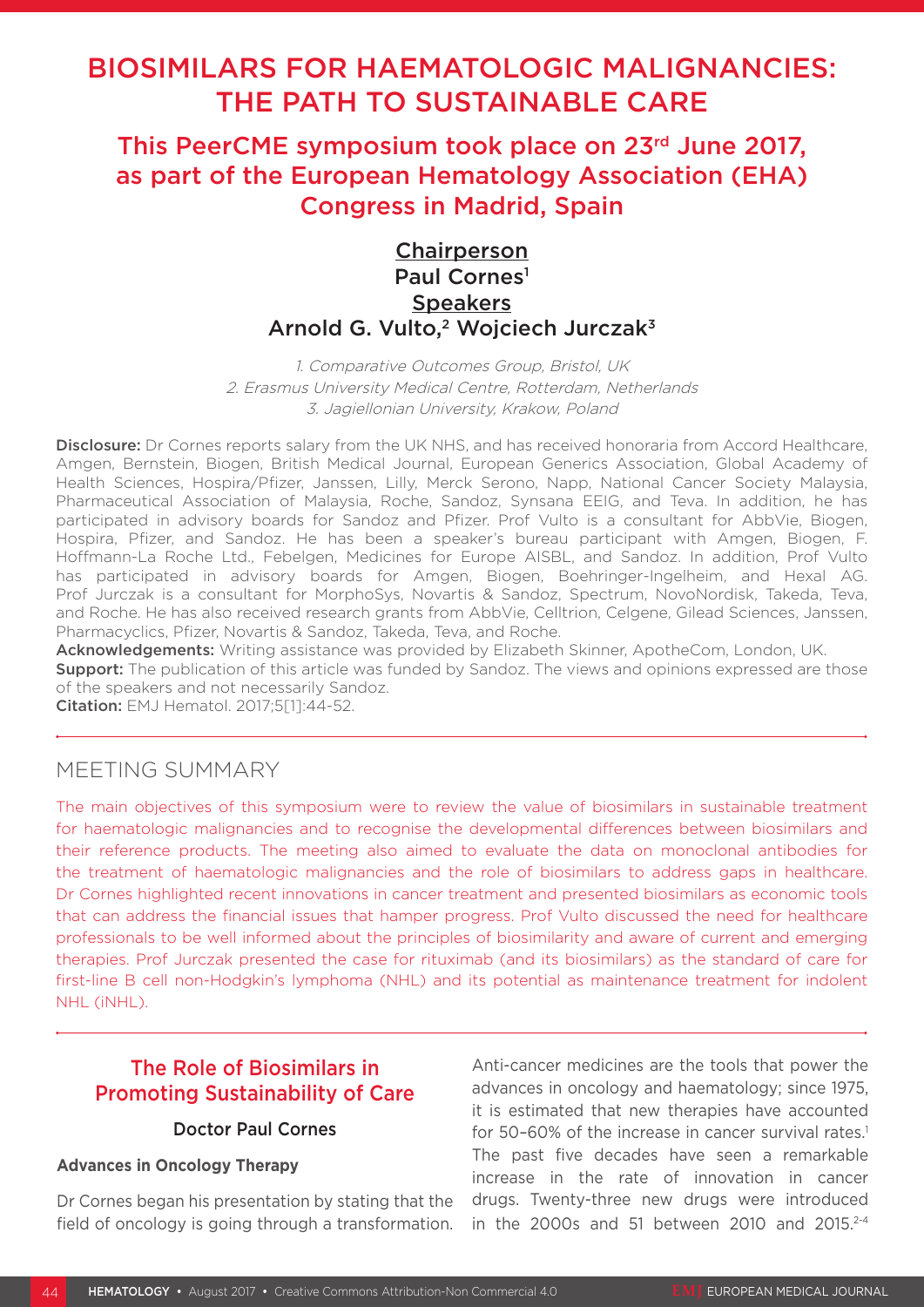

### Figure 1: Trends in use of white-cell growth factors (G-CSF) before and after biosimilar introduction in the European Union.18

G-CSF: granulocyte colony stimulating factor; SU: standard units.

More than 800 cancer therapies were in development in 2015<sup>5</sup> and, if this rate continues, this decade could add >100 new cancer drugs by 2020. These developments, which are transforming cancer care, reflect new targeted precision medicines. In some cancers, such as chronic myeloid leukaemia, personalised models of therapy have tripled survival rates from 6 years to >22 years.6 While this rate of innovation has the potential to offer more choices for patients and healthcare professionals, it can create financial problems for hospital pharmacists sourcing these medications.

## **Economic Issues and the Affordability of New Therapies**

Despite major advances in innovative therapies, a key issue hindering improvement in outcomes of cancer management year-on-year is affordability. It has been reported that, from a selection of countries studied, patients in only three countries, USA, France, and UK, had access to routine reimbursement for at least half of oncology medicines launched in 2014 and 2015.<sup>7,8</sup> The current situation is summarised by Thomas et al.<sup>9</sup> in their report from the WISH Delivering Affordable Cancer Care Forum 2015: "We must confront a stark reality: cancer care is not affordable for most patients, many payers, and nearly all governments. This is a real and immediate issue around the world." This sentiment was reflected in an audience poll during the symposium, where the majority of delegates agreed that access to reimbursement of biologic therapies for their patients was a moderate-to-significant problem.

## **European Union Strategies to Overcome the Funding Gap: The Use of Biosimilars**

It has become clear that funding for drug development will have to come from savings within current budgets, while ensuring these savings do not compromise patient care. In 2016, the European Union (EU) published the Joint Report on Health Care and Long-Term Care Systems and Fiscal Sustainability, which recommended: "Policies should strengthen the cost-effective use and the affordability of medicines, by promoting public procurement and the role of generics and biosimilars."10 The IMS Institute for Healthcare Informatics reported that the cumulative potential savings to health systems in the five major EU markets and the USA, as a result of the use of biosimilars, could exceed €50 billion in aggregate over the next 5 years.<sup>11</sup>

Biosimilars are copies of patent-expired biologic medicines approved by a 'biosimilar' regulatory pathway. They have the same indications, quality, safety, and efficacy of the original reference medicine, and in Europe they share the same international non-proprietary name as their reference product. They have been in use in Europe since 2006, with no evidence to date that they perform any differently than the original reference drugs.12 More than 30 biosimilars have been used over the past 10 years in Europe, accounting for >400 million patient-days' exposure.

High-cost biologic targeted therapies are associated with economic challenges that cheaper, equally effective, biosimilars could resolve. Currently, due to funding restraints, effective therapies are held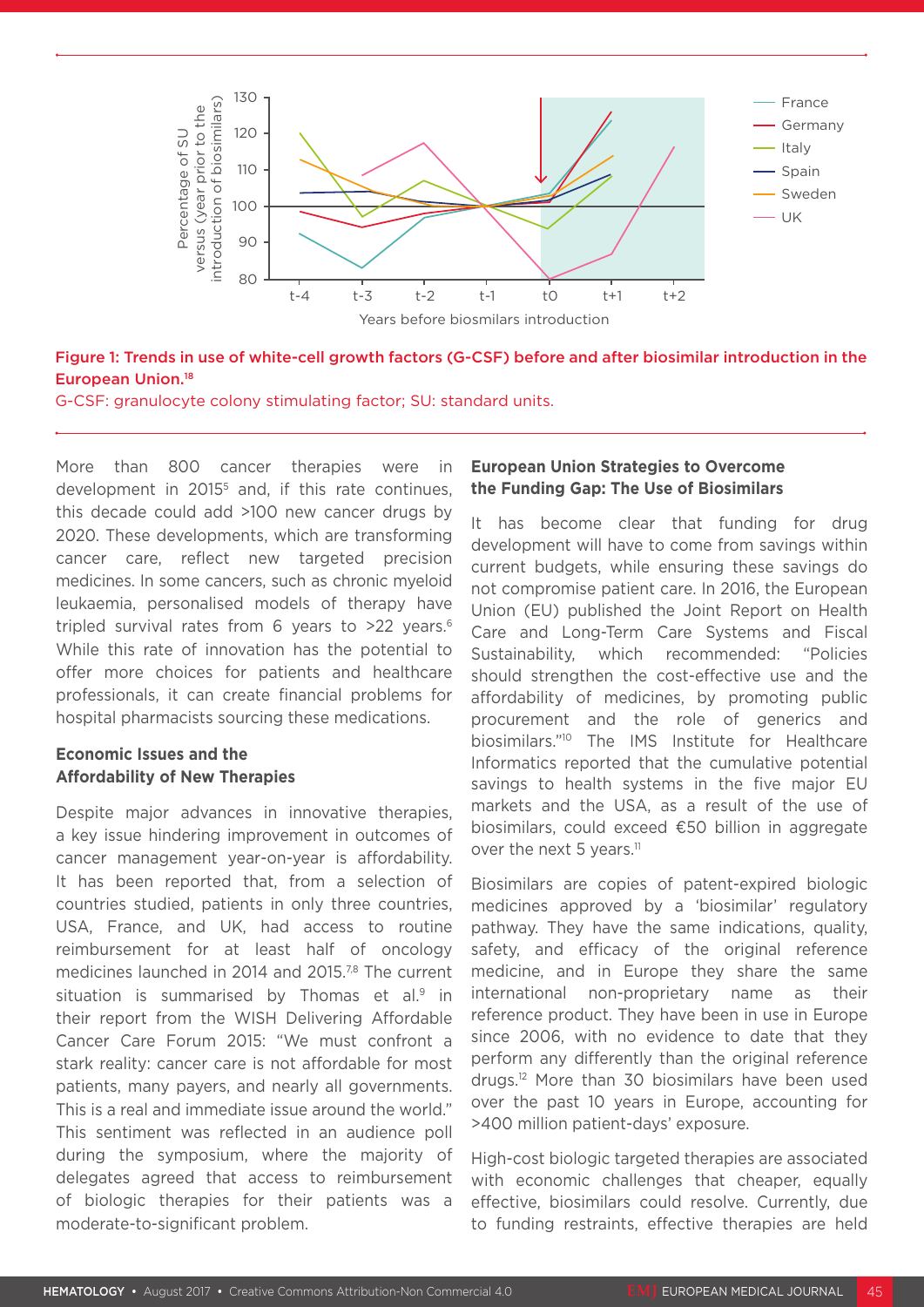back for later stages of disease, and are reserved for only the most severe cases, although indications are often much wider. Many innovative therapies are unaffordable and budgets for certain therapy areas are inadequate. Biosimilars can offer solutions to these problems. They can be used in patients at earlier stages of disease, and create savings that can be used to access previously unaffordable therapies or for other areas of unmet need.<sup>13</sup> Ten years of biosimilar experience in Europe has proven that these cost-saving effects are achievable, demonstrated by the following examples.

A granulocyte colony stimulating factor (G-CSF), filgrastim, is used to prevent neutropenia during chemotherapy. In London, during the first 2 years of biosimilar filgrastim use, five-times more patients were treated, generating savings of almost €3 million/year. In addition, the use of biosimilar filgrastim enabled treatment to be given to lower-risk patients and those at an earlier stage of disease.14 A similar impact of biosimilar filgrastim was reported in Sweden, which experienced a fivefold increase in daily granulocyte colony stimulating factor usage, and net savings of  $\epsilon$ 2 million, representing 4–5% of their total drug budget.15 In New Zealand, the biosimilar filgrastim was introduced in 2012 and generated savings of \$5 million/year.<sup>16</sup> Prior to biosimilar filgrastim use, approximately one-third of women receiving docetaxel-based chemotherapy suffered from neutropenic fever and required admission to hospital. By 2014, this figure was reduced to <7%.17

Across Europe, it has been demonstrated that biosimilars bring treatments into reimbursement that might otherwise be unaffordable (Figure 1).

Drug reimbursement decisions are often made using health technology assessments with costeffectiveness criteria. In the UK and Netherlands, biosimilars have been shown to reverse negative reimbursement decisions. In 2008, the National Institute for Health and Care Excellence (NICE) decided that although epoetins were clinically effective in correcting chemotherapy-induced anaemia, they were not cost effective at list price; however, by 2014, biosimilar price competition prompted a cycle of price reductions and led to a reduction in epoetin contract prices. The NICE accepted this change and reversed their previous decision, meaning these products are now used routinely in our health service.<sup>19</sup>

The promise of biosimilars is evidenced by every measure of economic success. Innovative pharmaceutical manufacturers have outlined plans to adapt to biosimilars, noting that, although they may lose sales from patent-expired medicines, savings will allow payers to reinvest in their next generation of innovation (Figure 2).

As of June 2017, many versions of rituximab have European approval. Roche, Sandoz, and Celltrion market their products Mabthera™, Rixathon™, and Truxima™, respectively, across multiple indications: follicular lymphoma, diffuse B-cell lymphoma, chronic lymphocytic leukaemia (CLL), rheumatoid arthritis, and granulomatosis with polyangiitis and microscopic polyangiitis.21-23 Roche's Mabthera was the original reference product and gained approval through pivotal Phase III trials in each indication. The biosimilars Rixathon and Truxima, however, gained approval from equivalence clinical trials in one of these many indications. By proving their comparability with the reference product, their approval could be extrapolated across many indications.

Patent laws in Europe give the reference drug manufacturer a period of monopoly sales; upon patent-expiry, other manufacturers are free to create biosimilar versions of the reference drug. Although drugs are approved at a European level, each country served by the European Medicines Agency (EMA) has a separate legal system, and not all patents expire at the same time in every country. This has given rise to 'bio-identicals', versions of the same drug sold under different brand names, used in different territories due to variations in patent expiry dates.<sup>24</sup> For this reason, physicians and pharmacists will need to know that Europeanapproved rituximab Rixathon and rituximab Truxima will be available in certain regions with different brand names.

The World Health Organization (WHO)'s essential medicines list outlines the minimum medicine needs for a basic healthcare system, listing the most efficacious, safe, and cost-effective medicines for priority conditions. The WHO defines medicine use as 'rational' when patients receive appropriate medicines, in doses that meet their own individual requirements, for an adequate period of time. A fourth step has been added to these criteria, stating that medicines should be used at the lowest cost, both to the patient and the community.25 This adds weight to the payers' argument for therapeutic biosimilar oncology products that could replace the three biologics (filgrastim, trastuzumab, and rituximab) on the latest WHO essential medicines list for cancer.<sup>26</sup>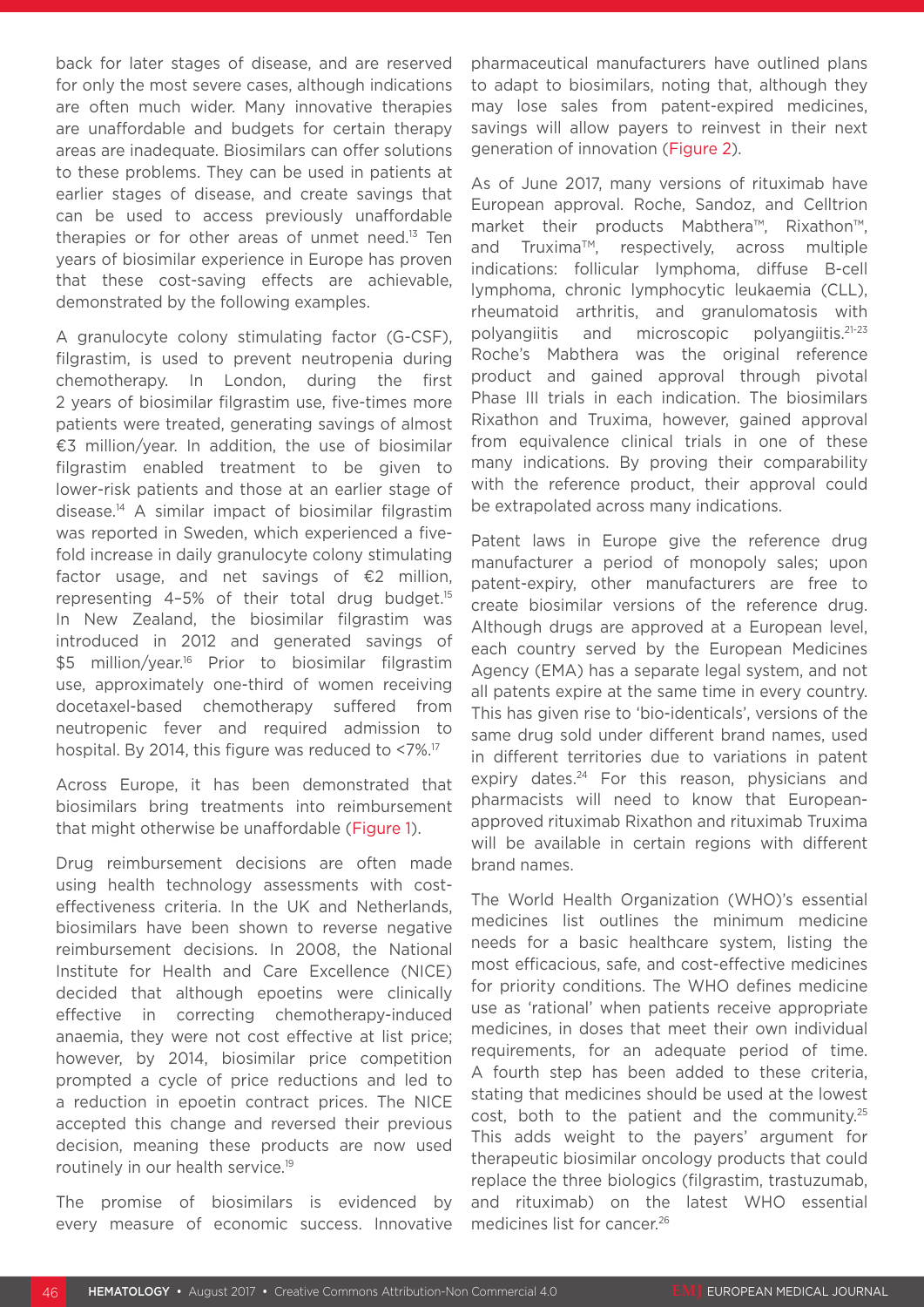

### Figure 2: Biosimilars are expected to affect sales in coming years. NME: new molecular entity. *Adapted from Lorenzetti.20*

It is important to understand the barriers to biosimilar use in order to overcome them. A Belgian study, which surveyed physicians, pharmacists, payers, and industry experts, reported that the key obstacles to biosimilar use are lack of confidence, uncertainty about interchangeability, and lack of financial incentive.27 Strategies to overcome these issues in Belgium included the introduction of country-wide educational programmes and minimum-use quotas. While each national health system will have unique issues to consider when introducing biosimilars, studies across 23 countries by the Harvard Business School confirm that multi-stakeholder policy planning is crucial. As well as drug pricing, parallel programmes such as patient and physician education coupled with non-financial incentives (e.g. simplified paperwork for physicians using biosimilars) have played a significant role in shaping biosimilar uptake.<sup>28,29</sup>

## A Look at Biosimilar Development

## Professor Arnold G. Vulto

## **Biosimilars and Bio-questionables: Prescribing Criteria and Uncertainty Issues**

Prof Vulto began by emphasising that biosimilars are products that have been licensed by the EMA/US Food and Drug Administration (FDA) or according to WHO regulatory pathways. These regulatory pathways require similarity to be proven in an extensive comparability exercise, encompassing physicochemical, biological, and pharmacological properties; they do not aim to prove efficacy, but to assess similarity. Products which do not meet 'similarity' standards are known as bio-questionables; they have not been endorsed by the necessary regulatory bodies and should not be mistaken for biosimilars. There is concern that reports of poor efficacy and immunogenicity of bio-questionables may taint the reputation of biosimilars. However, based on the European Commission report, over the past 10 years there have not been any safety incidents with any EMA-approved licensed biosimilars in Europe,15 which should provide reassurance to clinicians considering their use.

A set of criteria must be satisfied for a physician to prescribe a biosimilar product and a pharmacist to dispense it. It is important that the physician has sufficient confidence in the 'sameness' of the biosimilar to the reference product, and that, in the case of transitioning from an originator to a biosimilar, patients trust that the product has the same action and safety as their previous therapy. Talking to patients to reassure them about the reasons for switching to a different, cheaper drug reduces the risk of the 'nocebo' effect. The pharmacist must be allowed to dispense the biosimilar and must have sufficient incentive to do so.

There is a very different focus on the development of biosimilars, compared to their original reference products. While the major goal of reference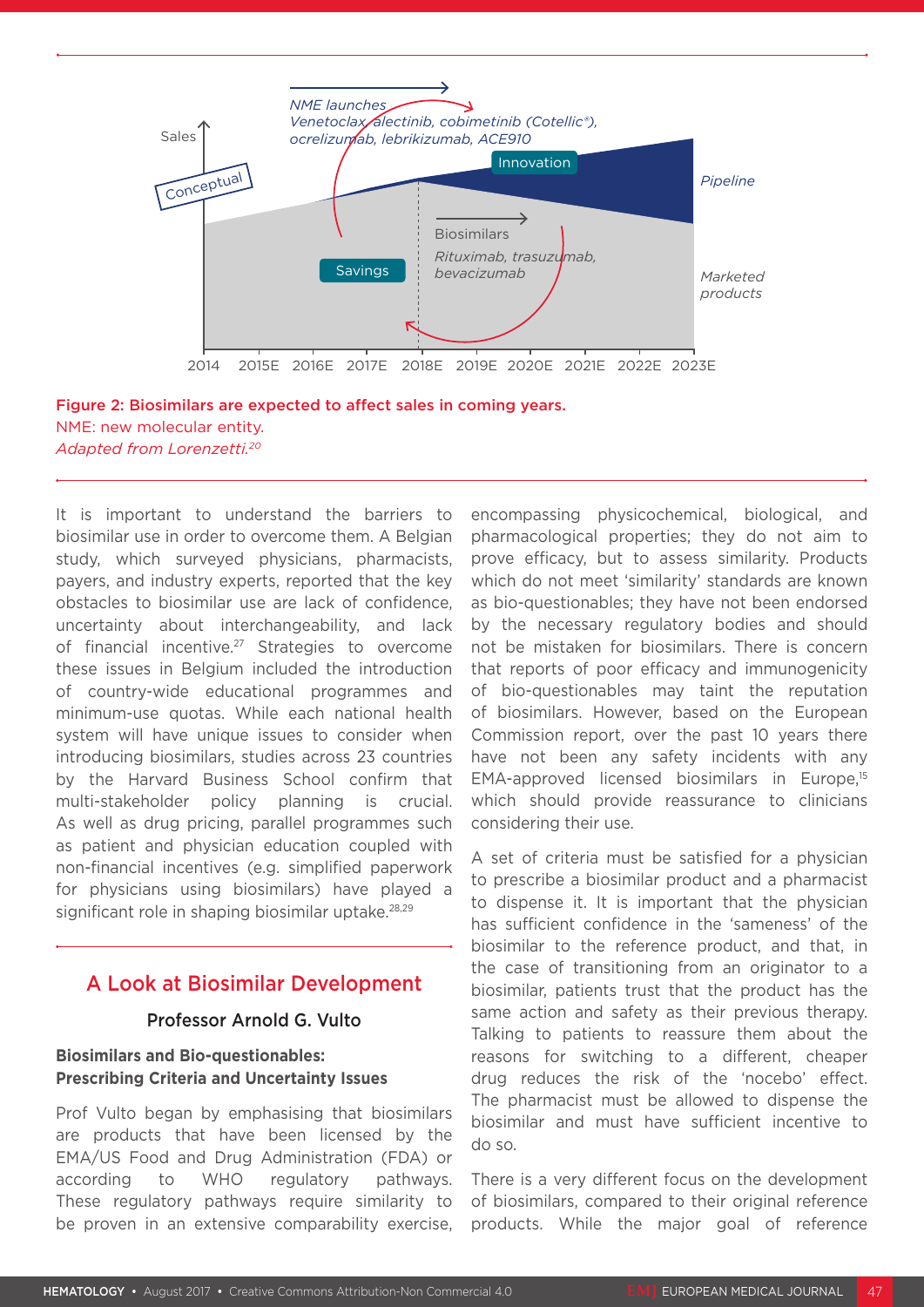medicine trials is to determine the clinical effect (i.e. efficacy and safety in patients), biosimilar trials aim to determine similarity, and therefore establish a scientific bridge to the clinical efficacy of the reference. Ultimately, both approaches aim to provide the same level of confidence with regard to the safety and efficacy of the medicine.

Physicians need to be well-informed about the complex issues of bioequivalence and biosimilarity to feel confident about prescribing a new drug. Biosimilar products are not identical to their reference but similar, introducing a degree of uncertainty that may make the physician reluctant to switch. Questions may be raised as to what the differences between the biosimilar and reference product are, and what potential consequences may arise from these differences. This uncertainty can be reduced by proving the safety profile of both products.

### **Biosimilars: Licensed and in Registration; Three Classes of Therapeutic Proteins**

As of May 2017, >30 biosimilars were licensed in Europe:<sup>30</sup> they are segregated into three biologic classes. The first class of therapeutic proteins are substitution products, including hormone-like growth factors or insulin, which are relatively quickly absorbed (their effects are apparent within hours or days). The second class are proteins with a specific pharmacological effect, for example tumour necrosis factor-alpha inhibitors, whose effect is only visible after some time, with results not guaranteed in all patients. It is even harder to detect the clinical effects of the class three proteins, which include targeted therapies rituximab and trastuzumab. These products provide a statistical chance of benefit sometime in the future, for example extending the length of survival.<sup>31</sup> The difficulty in observing clinical effect may have an effect on the market share over time, if prescribers do not have full confidence in the principles of biosimilarity (Figure 3).

To improve uptake of Class 3 biosimilars, deep trust has to be developed in the principles of similarity, by analysing patient populations treated with biosimilars for similarity rather than clinical efficacy.

As of May 2017, 11 biosimilars were in EMA registration: two for adalimumab, two for bevacizumab, one for insulin glargine, two for pegfilgrastim, and four for trastuzumab.33 Having multiple biosimilars in the pipeline emphasises the need for physicians to be well-informed about current and emerging therapies in order to make the best therapy choice for their patients.

## **Manufacturing Challenges: Are Biologics Actually Biosimilars?**

Biologics have complex manufacturing processes, with the key steps known only to the company manufacturing the original reference product, making them difficult to copy. Firstly, the cell line is created by cloning the gene for the therapeutic biologic molecule into the DNA vector and transfecting an appropriate host cell to express the protein. Cell numbers are then expanded through several cell culture processes, and the resulting product purified by purification and formulation protocols.34 Variable factors that have the potential to introduce changes to the resulting biologic product are present at every step of this process. The changing and optimising of manufacturing processes has always been an issue in the life cycle of biologics. Changes are categorised as low risk (e.g. changing filter supplier), moderate risk (e.g. moving to a new production facility), or high risk (e.g. using a new cell line). $35$  All changes mean that the new product has to be re-evaluated and scrutinised by the EMA to ensure the safety and efficacy of the product is maintained. The audience was polled on their confidence in the safety and efficacy of European or USA-approved biosimilars at the time of their initial launch. The results were split: approximately half of the delegates were moderately to fully confident about their use, while the remaining half would rather wait for more clinical data before recommending newly launched biosimilars.

## The Role of New Molecule Innovation in the Sustainability of Treatment for Haematologic Malignancies

## Professor Wojciech Jurczak

Prof Jurczak began by highlighting the scope of clinical trials conducted at Jagiellonian University, Krakow, Poland. Of the >50 ongoing lymphoma clinical trials, 2 of these are investigating biosimilars that are important for both patient and public finance outcomes. Healthcare professionals in Europe are accustomed to using biosimilars rather than their original products; for example, original epoetin and original G-CSF are now routinely replaced by biosimilars in everyday clinical practice.30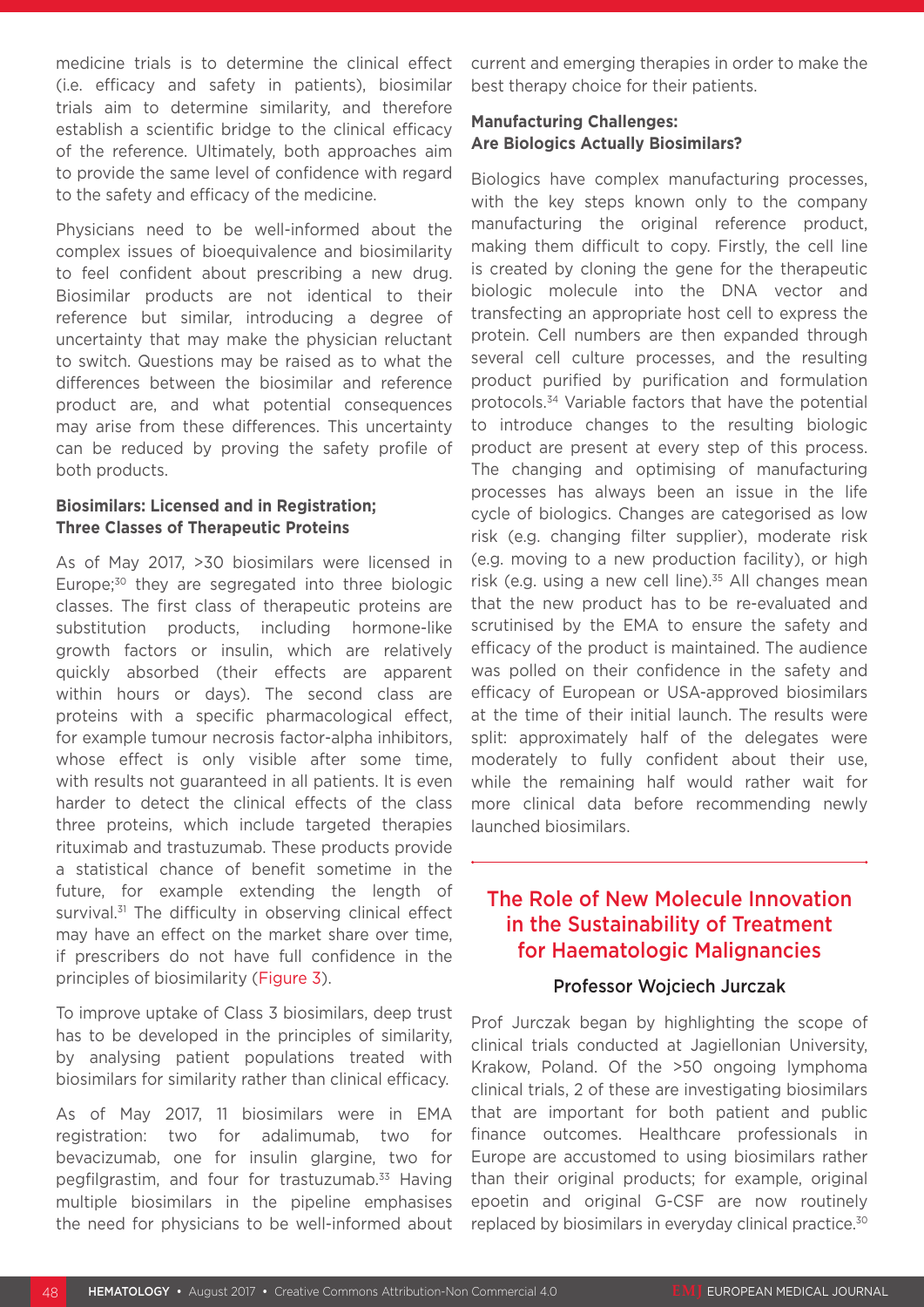

#### Figure 3: Size of therapy classes exposed to biosimilar competition (in sales) versus total European biologics market: Market share based on MAT 09 2015 sales values.<sup>32</sup>

EPO: erythropoietin; G-CSF: granulocyte colony stimulating factor; HGH: human growth hormone; TNF: tumour necrosis factor.

### **Rituximab: The Beginning of Monoclonal Antibody Therapeutics**

Rituximab was the first monoclonal antibody to be approved for therapeutic use. Roche developed and registered the original intravenous rituximab molecule, followed by subcutaneous rituximab. More recently, rituximab biosimilars CT-P10 (Celltrion) and GP2013 (Sandoz) have been developed.

Rituximab is standard of care in first-line B-cell NHL, used as a first-line induction therapy in aggressive lymphomas, mantle cell lymphoma (MCL), iNHL, and CLL, and used as a first-line maintenance therapy in MCL, iNHL, and CLL.<sup>21</sup> However, with new monoclonal antibodies and small molecules, the role of rituximab in relapsing/refractory NHL may be brought into question.

In the treatment of B-cell NHL, rituximab was described as 'a great equaliser' of chemotherapy regimens, illustrated by the similar overall survival (OS) outcomes in the CALGB/Alliance Phase III trial of rituximab, cyclophosphamide, doxorubicin, vincristine, and prednisone (R-CHOP) versus dose-adjusted etoposide, prednisone, vincristine, cyclophosphamide, doxorubicin, and rituximab (DA-EPOCH-R) in untreated DLBCL.36 Likewise, Prof Jurczak noted that despite the availability better monoclonal antibodies, such as obinutuzumab, OS outcomes were similar in the Phase III GOYA trial of R-CHOP versus obinutuzumab plus CHOP (G-CHOP) in untreated DLBCL<sup>37</sup> which suggests that chemotherapy may also be a great equaliser of monoclonal antibodies. Future therapies include the small molecules lenalidomide and ibrutinib, which are undergoing Phase III clinical trials in activated B-cell-like DLBCL. These compounds are used in addition to rituximab, rather than as a replacement.<sup>38,39</sup> Rituximab also has a well-established role in treating relapsed/refractory DLBCL.40

Recommendations for the treatment of MCL will be published by the European Society for Medical Oncology (ESMO), based on Phase III maintenance studies.41-45 For young (<65 years), elderly (>65 years), and compromised patients, rituximab maintenance is included in first-line therapy, with targeted approaches (e.g. ibrutinib, lenalidomide, temsirolimus) reserved for first or multiple relapse.<sup>46</sup>

#### **The Role of Rituximab in Indolent Lymphomas**

Patients with iNHL may receive four to seven immune-chemotherapy lines of treatment in their lifetime. iNHLs are currently incurable, but the rate of therapy development progress suggests that patients can be treated now with the hope of access to better therapies in the future. Life expectancy for iNHL patients is expected to increase, possibly to the point where iNHL becomes a disease that patients live with rather than die from. This is proposed as a reason for holding back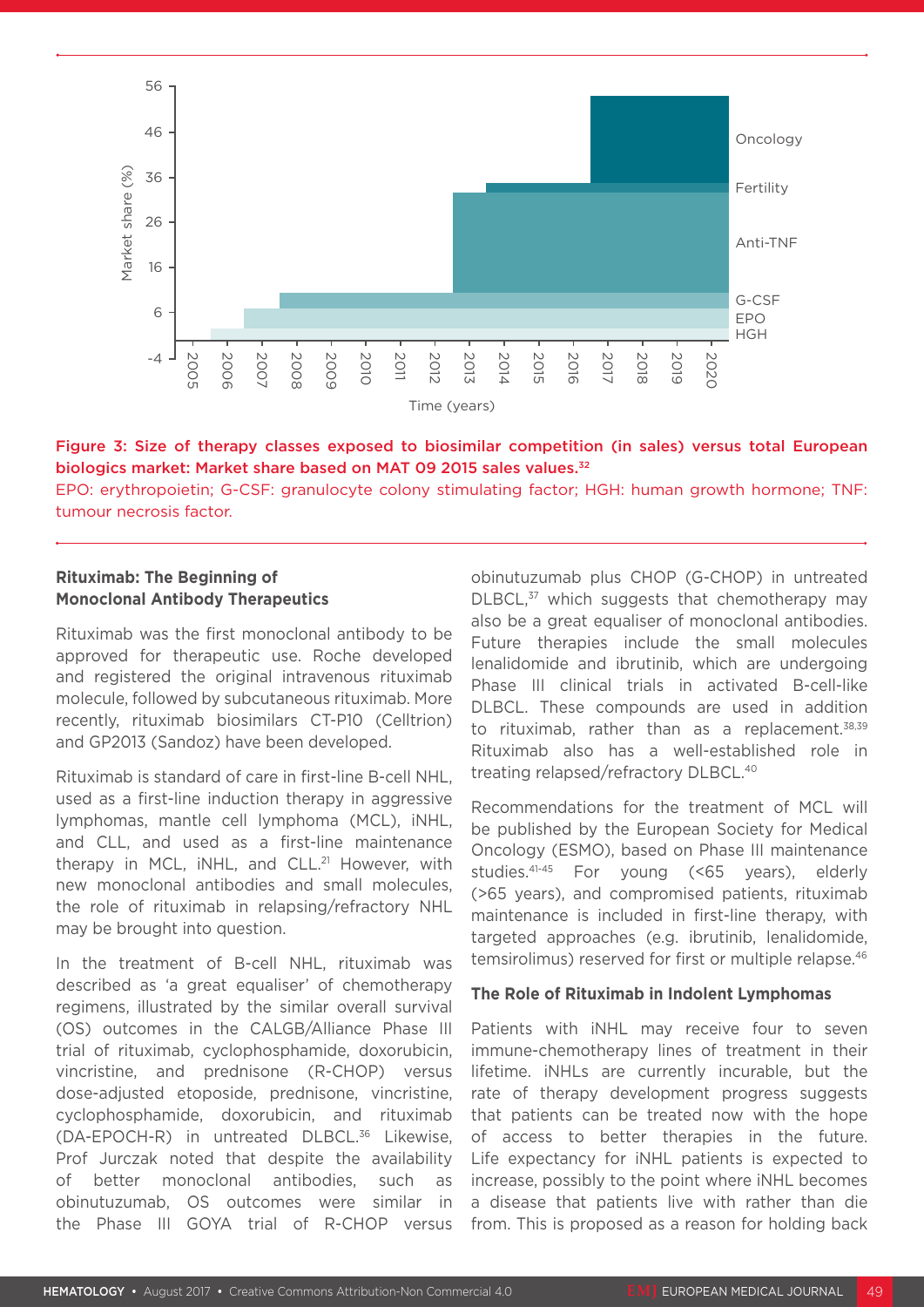from initial use of high-tech chemotherapy and the best monoclonal antibodies, to maintain options in the future for relapsing/refractory disease. This is in contrast with CLL, where better monoclonal antibodies are used in first line with less intensive chemotherapy (namely, chlorambucil) in a subset of patients with comorbidities, with improved survival versus rituximab-chlorambucil.47

Maintenance rituximab as standard of care in iNHL was questioned at the 2016 American Society of Clinical Oncology (ASCO) Annual Meeting. This is because it does not prolong OS and may induce adverse events. In addition, questions were raised about its cost effectiveness.<sup>48</sup> However, maintenance therapy has an important role when less intensive chemotherapy is effective, so it can be used in iNHL patients who respond well to chemotherapy and who relapse late. This leaves an unmet medical need in iNHL patients who are refractory to firstline therapy or who relapse within 5 years. $49$  One of the key findings from ASCO 2017 was that the Phase III MAGNIFY clinical trial showed encouraging results from use of lenalidomide with rituximab in relapsed/refractory iNHL,<sup>50</sup> a non-chemotherapy option in which rituximab still has a role.

Before and after Prof Jurczak's presentation, the audience was asked "Have new anti-CD20 medicines displaced rituximab as the standard of care for B-cell malignancies?". In the poll after his presentation, more of the audience agreed that rituximab is still the most effective and important agent in B-cell malignancies.

In conclusion, biosimilars have the potential to revolutionise cancer therapy by providing more affordable treatment for haematologic malignancies. If physicians, pharmacists, and payers are well informed about their use and convinced that the efficacy, safety, and quality of the biosimilars are comparable to their original reference products, biosimilar use will become widespread across Europe. The first anti-CD20 monoclonal antibody rituximab is still relevant in the treatment of B-cell lymphomas; two rituximab biosimilars are now licensed in Europe and have the potential to address gaps in care.

#### Click here to view the full symposium.

#### **REFERENCES**

1. Lichtenberg F. The Expanding Pharmaceutical Arsenal in the War on Cancer. The National Bureau of Economic research. 2004;10328.

2. Lu D et al. A survey of new oncology drug approvals in the USA from 2010 to 2015: a focus on optimal dose and related postmarketing activities. Cancer Chemother Pharmacol. 2016;77(3): 459-76.

3. Savage P. Development and economic trends in cancer therapeutic drugs: Analysis of modern and historical treatment costs compared to the contemporary GDP per capita. J Clin Oncol. 2014;32(15 Suppl):Abstract e17535.

4. US Food and Drug Adminstration. Hematology/Oncology (Cancer) Approvals & Safety Notifications. 2016. Available at: https://www.fda.gov/drugs/ informationondrugs/approveddrugs/ ucm279174.htm. Last accessed: 27 July 2017.

5. PhRMA. Medicines in Development for Cancer 2015 Report. Available at: http:// www.phrma.org/report/medicines-indevelopment-for-cancer-2015-report. Last accessed: 27 July 2017.

6. Munoz J, Kurzrock R. Targeted therapy

in rare cancers – adopting the orphans. Nat Rev Clin Oncol. 2012;9:631-42.

7. Aggarwal A et al. Do patient access schemes for high-cost cancer drugs deliver value to society?-lessons from the NHS Cancer Drugs Fund. Ann Oncol. 2017. [Epub ahead of print].

8. IMS Institute for Healthcare Informatics. Global oncology trend report – A review of 2015 and outlook to 2020. 2016. Available at: https://morningconsult. com/wp-content/uploads/2016/06/ IMS-Institute-Global-Oncology-Report-05.31.16.pdf. Last accessed: 27 July 2017.

9. Thomas RJS et al. Delivering affordable cancer care: a value challenge to health systems. Report of the WISH Delivering Affordable Cancer Care Forum 2015. 2015. Available at: http://www.wish-qatar. org/app/media/1425. Last accessed: 27 July 2017.

10. Commission services, Economic Policy Committee. Joint report on health care and long-term care systems and fiscal sustainability. 2016. Available at: http://ec.europa.eu/info/publications/ economy-finance/joint-report-healthcare-and-long-term-care-systems-fiscalsustainability-0 en. Last accessed: 27 July 2017.

11. IMS Institute of Healthcare Informatics. Delivering on the potential of biosimilar medicines: The role of functioning competitive markets. 2016. Available at: http://www.imshealth.com/files/web/ IMSH%20Institute/Healthcare%20Briefs/ Documents/IMS\_Institute\_Biosimilar\_ Brief March 2016.pdf. Last accessed: 27 July 2017.

12. European Commission. Consensus information document: What you need to know about biosimilar medicinal products. 2013. Available at: http://ec.europa.eu/DocsRoom/ documents/8242. Last accessed: 27 July 2017.

13. Henry D, Taylor C. Pharmacoeconomics of cancer therapies: considerations with the introduction of biosimilars. Semin Oncol. 2014;41(Suppl 3):S13-20.

14. Thakrar K. Biosimilar G-CSF: Implementation and lessons learnt. Presentation at Keele University, 2015. Available at: http://ccg. centreformedicinesoptimisation.co.uk/ files/Kash%20Thakrar%20Biosimiar%20 -%20GCSF.pdf.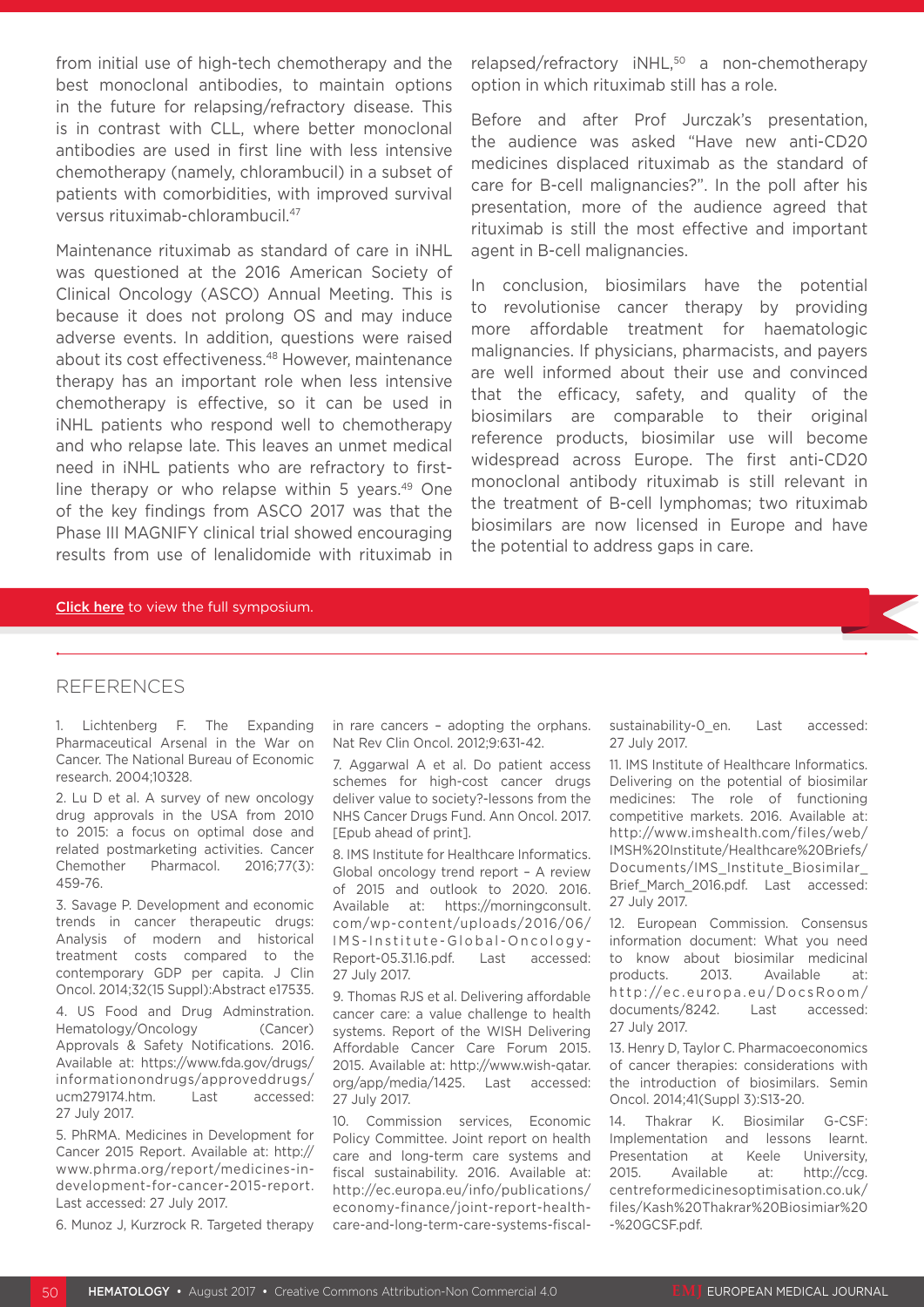15. Gascón P et al. Clinical experience with Zarzio<sup>®</sup> in Europe: what have we learned? Support Care Cancer. 2013;21(10): 2925-32.

16. PHARMAC. PHARMAC Annual Review 2014. Biosimilar filgrastim: More for less – the biosimilar filgrastim story. 2014. Available at: https://www.pharmac.govt. nz/assets/annual-review-2014.pdf. Last accessed: 27 July 2017.

17. PHARMAC. PHARMAC Annual Review 2014. Filgrastim change – A view from the front line. 2014. Available at: https://www.pharmac.govt.nz/assets/ annual-review-2014.pdf. Last accessed: 27 July 2017.

18. IMS Health. Shaping the biosimilars opportunity: A global perspective on the evolving biosimilars landscape. 2011. Available at: http://weinberggroup. com/pdfs/Shaping\_the\_biosimiliars\_ opportunity\_A\_global\_perspective\_on\_ the evolving biosimiliars landscape.pdf. Last accessed: 27 July 2017.

19. National Institute for Health and Care Excellence (NICE). Erythropoiesis-stimulating agents (epoetin and darbepoetin) for treating anaemia in people with cancer having chemotherapy. NICE technology appraisal guidance [TA323]. 2014. Available at: https://www.nice.org.uk/guidance/ta323. Last accessed: 27 July 2017.

20. Lorenzetti L. Biosimilars are coming after big pharma's bottom line. 2016. Available at: http://fortune. com/2016/01/12/biosimilars-bigpharma/. Last accessed: 27 July 2017.

21. electronic Medicines Compendium (eMC). EMC rituximab (Mabthera 100 mg and 500 mg) summary of product characteristics. Available at: http://www. medicines.org.uk/emc/medicine/2570. Last accessed: 27 July 2017.

22. European Medicines Agency (EMA). Rixathon – Summary of opinion. 2017. Available at: http://www.ema.europa. eu/docs/en\_GB/document\_library/ Summary\_of\_opinion\_-\_Initial\_ authorisation/human/003903/ WC500226219.pdf. Last accessed: 27 July 2017.

23. European Medicines Agency (EMA). Truxima – EPAR summary for the public. 2017. Available at: http://www.ema. europa.eu/docs/en\_GB/document\_ library/EPAR\_-\_Summary\_for\_the\_ public/human/004112/WC500222696. pdf. Last accessed: 27 July 2017.

24. Malkin B. Biosimilars patent litigation in the EU and the US: a comparative strategic overview. GaBI J. 2015;4(3): 113-17.

25. World Health Organization (WHO). The world medicines situation report. Available at: http://www.who. int/medicines/areas/policy/world\_

medicines\_situation/en/. Last accessed: 27 July 2017.

26. World Health Organization (WHO). 19th WHO Model List of Essential Medicines. 2015. Available at: http:// www.who.int/medicines/publications/ essentialmedicines/EML2015\_8-May-15. pdf. Last accessed: 27 July 2017.

27. Dylst P et al. Barriers to the uptake of biosimilars and possible solutions: a Belgian case study. Pharmacoeconomics. 2014;32(7):681-91.

28. Morton F et al. The impact of the entry of biosimilars: Evidence from Europe. Harvard Business School Working Paper. 2017;16-141.

29. FirstWorld Pharma. Spotlight On: Biosimilars – what lessons for the US market can we learn from Europe? Available at: https://www.firstwordpharma.com/ footer/benefits?tsid=17. Last accessed: 27 July 2017.

30. EMA. http://www.ema.europa.eu/ ema/. 2017.

31. Schellekens H et al. Safety and efficacy of biosimilars in oncology. Lancet Oncol. 2016;17(11):e502-e9.

32. IMS Health. The impact of biosimilar competition. 2016. Available at: https:// www.imshealth.com/files/web/ Market%20Insights/IMS\_Health\_Impact\_ of\_Biosimilar\_Competition\_EU\_2016.pdf. Last accessed: 27 July 2017.

33. European Medicines Agency (EMA). Applications for new human medicines under evaluation by the Committee for Medicinal Products for Human Use. 2017. Available at: http://www.ema.europa. eu/docs/en\_GB/document\_library/ Report/2017/05/WC500227100.pdf. Last accessed: 27 July 2017.

34. Al-Sabbagh A et al. Development of biosimilars. Semin Arthritis Rheum. 2016;45(5 Suppl):S11-8.

35. Vezér et al. Authorized manufacturing changes for therapeutic monoclonal antibodies (mAbs) in European Public Assessment Report (EPAR) documents. Curr Med Res Opin. 2016;32(5):829-34.

36. Wilson WH et al. Phase III randomized study of R-CHOP vs. DA-EPOCH-R and molecular analysis of untreated large B-Cell lymphoma: CALGB/Alliance 50303. Blood. 2016;128:469.

37. Vitolo U et al. Obinutuzumab or rituximab plus CHOP in patients with previously untreated diffuse large B-cell lymphoma: final results from an openlabel, randomized Phase III study (GOYA). Blood. 2016;128:470.

38. Janssen Research and Development, LLC. A study of the bruton's tyrosine kinase inhibitor, PCI-32765 (Ibrutinib), in combination with rituximab, cyclophosphamide, doxorubicin, vincristine, and prednisone in patients

with newly diagnosed non-germinal center B-cell subtype of diffuse large B-cell lymphoma. NCT01855750. Available at: https://clinicaltrials.gov/ct2/ show/NCT01855750.

39. Celgene. Efficacy and safety study of lenalidomide plus R-CHOP chemotherapy versus placebo plus R-CHOP chemotherapy in untreated ABC type diffuse large B-cell lymphoma (ROBUST). NCT02285062. Available at: https://clinicaltrials.gov/ct2/show/ NCT02285062.

40. National Comprehensive Cancer Network (NCCN). Clinical practice guidelines in oncology: Non-Hodgkin's lymphomas. 2014. Available at: https:// www.nccn.org/about/nhl.pdf. Last accessed: 27 July 2017.

41. Gouill SL et al. Rituximab maintenance after autologous stem cell transplantation prolongs survival in younger patients with mantle cell lymphoma: final results of the randomized phase 3 lyma trial of the Lysa/Goelams group. Abstract 145. 58th Annual Meeting of the American Society of Hematology (ASH), 3-6 December, 2016.

42. The Lymphoma Academic Research Organisation. Efficacy of upfront and maintenance obinutuzumab in mantle cell lymphoma treated by DHAP and MRD driven maintenance (LyMa101). NCT02896582. Available at: https://clinicaltrials.gov/ct2/show/ NCT02896582.

43. Prof. Dr. M. Dreyling. ASCT After a rituximab/ibrutinib/ara-c containing induction in generalized mantle cell lymphoma. NCT02858258. Available at: https://clinicaltrials.gov/ct2/show/ NCT02858258.

44. The Lymphoma Academic Research Organisation. R-CHOP + R-HAD vs R-CHOP followed by maintenance lenalidomide + rituximab vs rituximab for older patients with MCL. NCT01865110. Available at: https://clinicaltrials.gov/ct2/ show/NCT01865110.

45. Janssen Research and Development, LLC. A study of the Bruton's tyrosine kinase inhibitor ibrutinib given in combination with bendamustine and rituximab in patients with newly diagnosed mantle cell lymphoma. NCT01776840. Available at: https://clinicaltrials.gov/ct2/show/ NCT01776840.

46. Dreyling M. Newly diagnosed and relapsed mantle cell lymphoma: ESMO clinical practice guidelines. Ann Oncol. 2017;28(Suppl4):iv62-iv71.

47. Goede V et al. Updated survival analysis from the CLL11 study: Obinutuzumab versus rituximab in chemoimmunotherapy-treated patients with chronic lymphocytic leukemia. Abstract 1733. 57th Annual Meeting of the